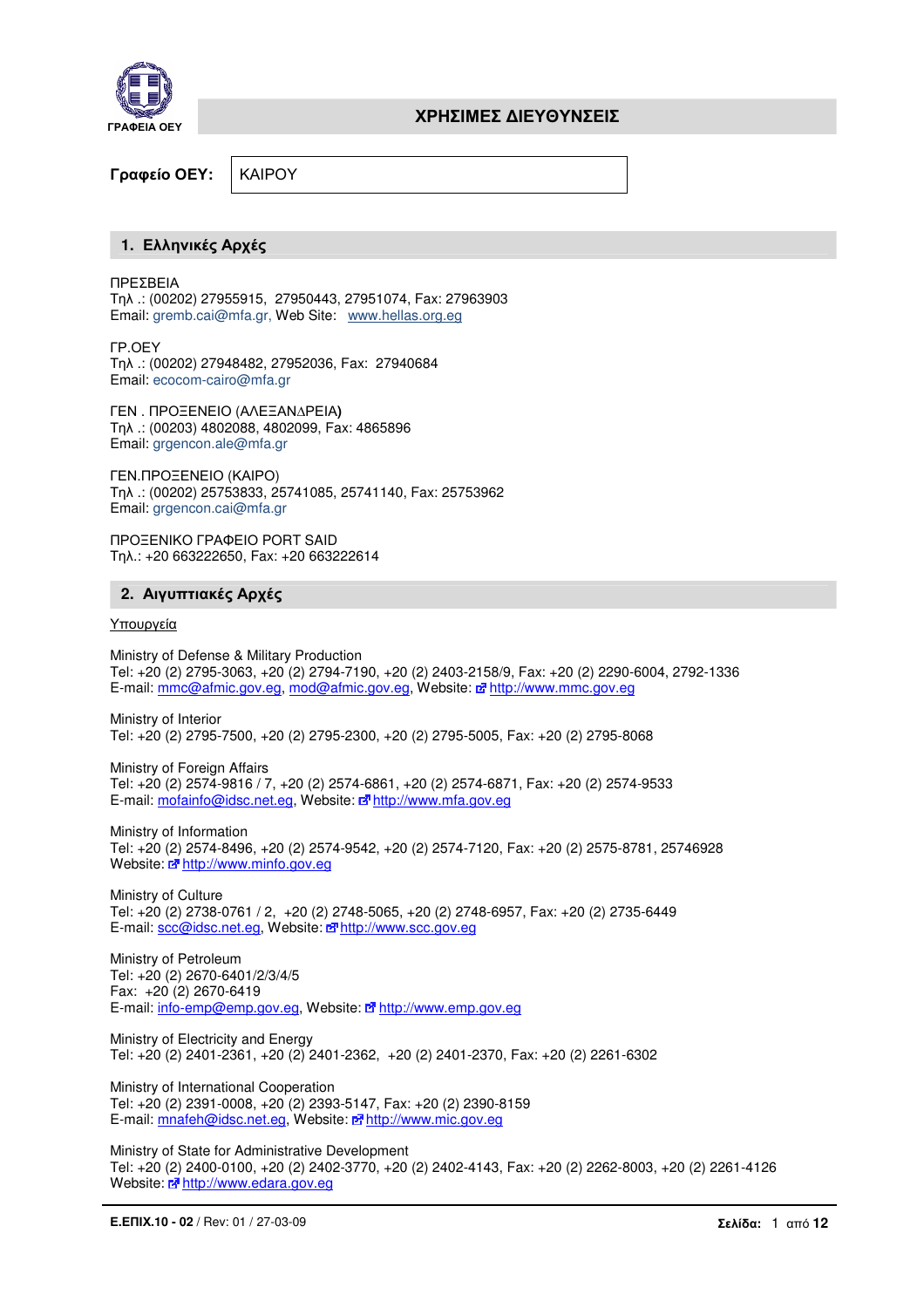



Ministry of Communication & Information Technology Tel: +20 (2) 3534-1010, +20 (2) 3534-1020, Fax: +20 (2) 3537-1111 E-mail: ir@mcit.gov.eg, Website: Note http://www.mcit.gov.eg

Ministry of Investment Tel: +20 (2) 2405-5653/2/1, Fax: +20 (2) 2405-5635/36/38 E-mail: info@mi.gov.eg, Website: Notify://www.investment.gov.eg

Ministry of Military Production Tel: +20 (2) 2795-2428, +20 (2) 2794-8739, Fax: +20 (2) 2795-3063 E-mail: fac009@iscc.gov.eg, webmaster@iscc.gov.eg, Website: http://isccnet.iscc.gov.eg

Ministry of Environmental Affairs Tel: +20 (2) 2525-6442, +20 (2) 2525-6462, Fax: +20 (2) 2545-6490 E-mail: eeaa@eeaa.gov.eg, Website: **http://www.eeaa.gov.eg** 

Ministry of Justice Tel: +20 (2) 2792-2263/5/7/9, +20 (2) 2795-1176, Fax: +20 (2) 2795-8103

Ministry of Water Resources & Irrigation Tel: +20 (2) 2544-9446/7/8, Fax: +20 (2) 2544-9449 E-mail: minister@mwri.gov.eg, Website: nattp://www.mwri.gov.eg

Ministry of Civil Aviation Tel: +20 (2) 2267-8544, +20 (2) 2267-7610, +20 (2) 2267-7612, Fax: +20 (2) 2268-8378, +20 (2) 2267-9470

Ministry of Finance & Insurance Tel: +20 (2) 2342-8886, +20 (2) 2342-8010, +20 (2) 2342-8032, +20 (2) 2342-8830/40, Fax: +20 (2) 2686-1561 E-mail: info@salestax.gov.eg, Website: E<sup>n</sup> http://www.salestax.gov.eg

Ministry of Trade & Industry Tel: +20 (2) 2792-1193/4/5, +20 (2) 2794-0089, Fax: +20 (2) 2794-8025 E-mail: moft@moft.gov.eg, Website: Metathtp://www.mfti.gov.eg

Ministry of State for Economic Development Tel: +20 (2) 2401-4615, +20 (2) 2401-4719, Fax: +20 (2) 2401-4733 E-mail: udardeer@hotmail.com, Website: nature http://www.mop.gov.eg

Ministry of Housing, Utilities & New Communities Tel: +20 (2) 2792-1574/6, +20 (2) 2792-1440/1, Fax: +20 (2) 3336-7179 E-mail: Nuca@Starnet.com.eg, Website: E http://www.nuca.com.eg

Ministry of Manpower & Immigration Tel: +20 (2) 2260-9363/4/5/6, +20 (2) 2260-9359, +20 (2) 2260-2199, Fax: +20 (2) 2261-8019 E-mail: info@mome.gov.eg, manpower@mome.gov.eg Website: E<sup>n</sup>http://www.emigration.gov.eg, E<sup>n</sup> http://www.manpower.gov.eg

Ministry of Social Affairs Tel: +20 (2) 3337-0039, Fax: +20 (2) 2591-7799 E-mail: msi@idsc.gov.eg Website: Mottp://www.ngolaw.org.eg

Ministry of Health & Population Tel: +20 (2) 2794-1507, +20 (2) 2795-7046, Fax: +20 (2) 2795-3966 E-mail: moh@idsc.gov.eg, webmaster@mohp.gov.eg, Website: http://www.mohp.gov.eg

Ministry of Agriculture, Animals & Fish Wealth & Land Reclamation Affairs Tel: +20 (2) 3761-5059 / 2970, +20 (2) 3337-3388, Fax: +20 (2) 2749-8128 E-mail: Sea@idsc.gov.eg Website: e<sup>n</sup> http://www.agri.gov.eg

Ministry of Higher Education & Scientific Research Affairs Tel: +20 (2) 2795-2155, +20 (2) 2795-0316, +20 (2) 2795-2575, Fax: +20 (2) 2794-1005 E-mail: info@egy-mhe.gov.eg, Website: E http://www.egy-mhe.gov.eg

Ministry of Education Tel: +20 (2) 2794-7363, +20 (2) 2794-9939, Fax: +20 (2) 2796-2952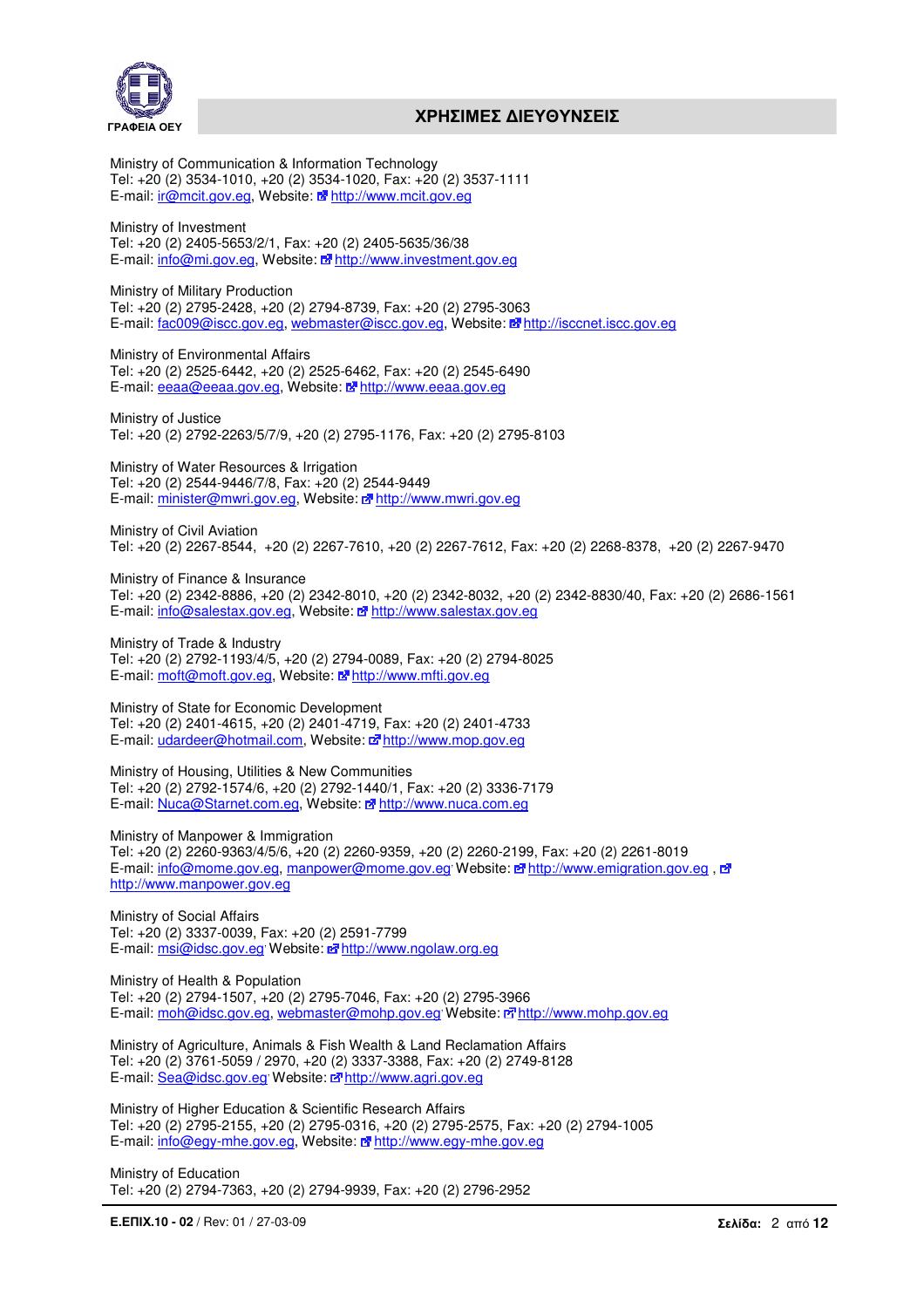



E-mail: info@mail.emoe.org, Website: E<sup>n</sup>http://www1.emoe.org

Ministry of Transportation Tel: +20 (2) 2795-5562/3/7, Fax: +20 (2) 2795-5564

Ministry of Tourism Tel: +20 (2) 2682-8456/7, +20 (2) 2404-7002/3/4, +20 (2) 2261-1732, Fax: +20 (2) 2263-7199 E-mail: info@egypttourism.org Website: E<sup>n</sup> http://www.egypttourism.org

Minister of State for Local Development Tel: +20 (2) 2749-7470, Fax: +20 (2) 2761-6383

Ministry of State for People's Assembly Affairs Tel: +20 (2) 2794-3000 / 5000, +20 (2) 2794-3130, +20 (2) 2794-3116, Fax: +20 (2) 2795-7681, 2794-8977 E-mail: saic18@idsc.gov.eg, Website: E<sup>n</sup>http://www.assembly.gov.eg

#### ∆ηµόσιοι Φορείς-Οργανισµοί

Arab Organization for Industrialization (AOI) Tel: +20 (2) 2482-3377/94, Fax: +20 (2) 2482-6010 Website: 7 http://www.aoi.com.eg

Capital Market Authority Tel: +20 (2) 2574-1000, +20 (2) 2574-3111, Fax: +20 (2) 2579-4176, +20 (2) 2575-5339 Website: nature http://www.cma.gov.eg

Central Agency for Public Mobilization & Statistics (CAPMAS) Tel: +20 (2) 2402-4632 2402-1559, 2402-2575, Fax: +20 (2) 2402-4099 Website:  $\vec{F}$  http://www.capmas.gov.eg

Central Bank of Egypt Tel: +20 (2) 2392-6211, +20 (2) 2392-6108, Fax: +20 (2) 2392-5045, +20 (2) 2392-6361 Website: Mattp://www.cbe.org.eg

Customs Authority Tel: +20 (2) 2342-2016, +20 (2) 2342-2014, Fax: +20 (2) 2342-2280 Website: a<sup>n</sup> http://www.customs.gov.eg

EgyptAir Holding Company Tel: +20 (2) 2267-6542, Fax: +20 (2) 2696-3334 Website: Mother Music Mediate: Mother Music Mediate: 0.1799

Egyptian General Petroleum Corp. (EGPC) Tel: +20 (2) 2518-4960, Fax: +20 (2) 2518-4963 Website:  $\vec{a}$  http://www.egpc.com.eg

General Authority for Export & Import Control (GOEIC) Tel: +20 (2) 2575-6130, +20 (2) 2575-6095/31, Fax: 2+20 (2) 2576-6971, +20 (2) 2575-8195

Immigration & Egyptians Abroad Administration Tel: +20 (2) 3303-6431, +20 (2) 33036433, +20 (2) 33463496, Fax: +20 (2) 3303-5332

New Community Authority Tel: +20 (2) 2792-1406, Fax: +20 (2) 2792-1408

Public Enterprise Office (PEO) Tel: +20 (2) 2795-9288 / 87, Fax: +20 (2) 2795-9233

Sales Tax Authority Tel: +20 (2) 2403-4893 / 96, +20 (2) 2405-0536 / 35, Fax: +20 (2) 2401-2702 Website: Mother Mussim Mediation Control and Website: Motor Mussim Control and Mussim Control and Mussim Control and Mussim Control and Mussim Control and Mussim Control and Mussim Control and Mussim Control and Mussim Con

Social Fund for Development (SFD) Tel: +20 (2) 332-2000, +20 (2) 3794-8339, Fax: +20 (2) 333612985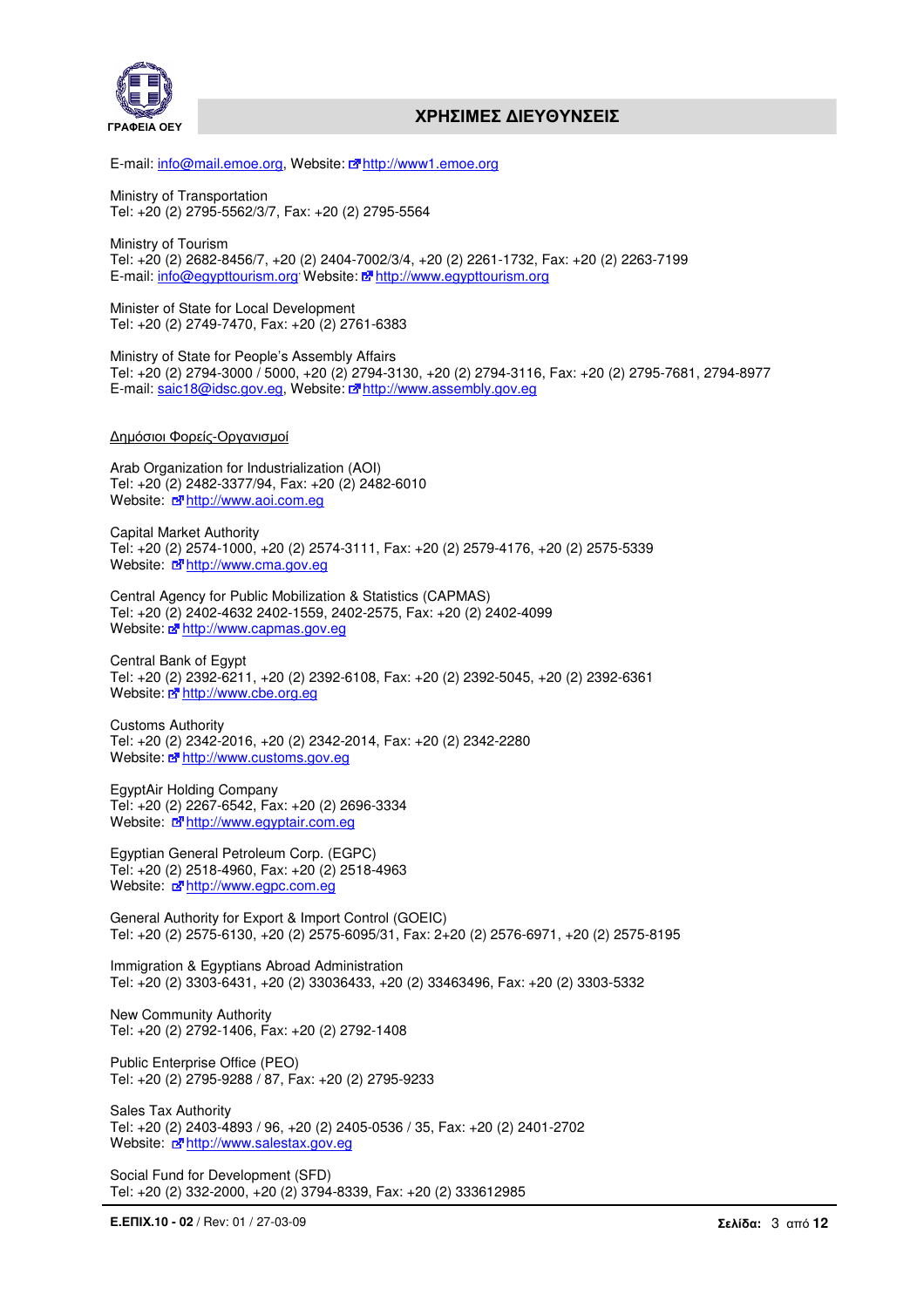

Website: Mahttp://www.sfdegypt.org

Egyptian Stock Exchange Tel: +20 (2) 2395-9200, +20 (2) 2392-8698, +20 (2) 2392-1402 / 47, Fax: +20 (2) 2395-5799 Website: E<sup>n</sup>http://www.egyptse.com

Suez Canal Authority Tel: +20 (2) 2794-0746 / 7 / 8 / 9, +20 (2) 2578-8350 Fax: +20 (2) 2795-1592, +20 (64) 391-4784, +20 (64) 391-4785

Taxation Authority Tel: +20 (2) 2792-0767 / 68, +20 (2) 2795-2128, Fax: +20 (2) 2792-0774

Telecom Egypt Tel: +20 (2) 2577-7551, +20 (2) 2578-1414, Fax: +20 (2) 2574-4244 Website:  $\vec{F}$  http://www.telecomegypt.com.eg

## **3.** Εµπορικά **&** Βιοµηχανικά Επιµελητήρια**,** Επιχειρηµατικοί Φορείς

Federation of Egyptian Chambers of Commerce Tel: +20 (2) 2795-3677, +20 (2) 2795-2983, +20 (2) 2795-6066, Fax: +20 (2) 2795-1164

Cairo Chamber of Commerce Tel: +20 (2) 2795-8261/2, +20 (2) 2794-8491, Fax: +20 (2) 2794-4358, +20 (2) 2454-6021

Alexandria Chamber of Commerce Tel: +20 (3) 480-8355, +20 (3) 480-9339, Fax: +20 (3) 480-8993

Assiut Chamber of Commerce Tel: +20 (88) 233-2082, +20 (88) 231-3177, Fax: +20 (88) 234-6044, +20 (88) 231-3177 Website: d<sup>a</sup>http://www.asuit.gov.eg

Aswan Chamber of Commerce Tel: +20 (97) 232-3902, +20 (97) 230-3084, Fax: +20 (97) 230-3084, +20 (97) 230-1177 Website: 3 http://www.aswan.gov.eg

Beni Suef Chamber of Commerce Tel: +20 (82) 234-6292, +20(82) 232-2094, Fax: +20(82) 232-2094

Dakahleya Chamber of Commerce Tel: +20 (50) 231-2720, Fax: +20 (50) 231-0670

Damietta Chamber of Commerce Tel: +20 (57) 323-177, +20 (57) 322-799, Fax: +20 (57) 320-632 Website: c<sup>a</sup> http://www.domyat.gov.eg

El Beheira Chamber of Commerce Tel: +20 (45) 331-8207, Fax: +20 (45) 331-7531 Website: Mahttp://www.beheira.gov.eg

El Fayoum Chamber of Commerce Tel: +20 (84) 633-2148, +20 (84) 636-4011, Fax: +20 (84) 633-2148 Website:  $\vec{r}$  http://www.fayoum.gov.eg

El Giza Chamber of Commerce Tel: +20 (2) 572-1761, +20 (2) 569-9965, Fax: +20 (2) 568-3971, +20 (2) 569-9965

El Kaliobia Chamber of Commerce Tel: +20 (13) 325-2177, +20 (13) 326-0142, Fax: +20 (13) 326-2477

El Menia Chamber of Commerce Tel: +20 (86) 236-3232, +20 (86) 236-3266, Fax: +20 (86) 235-6885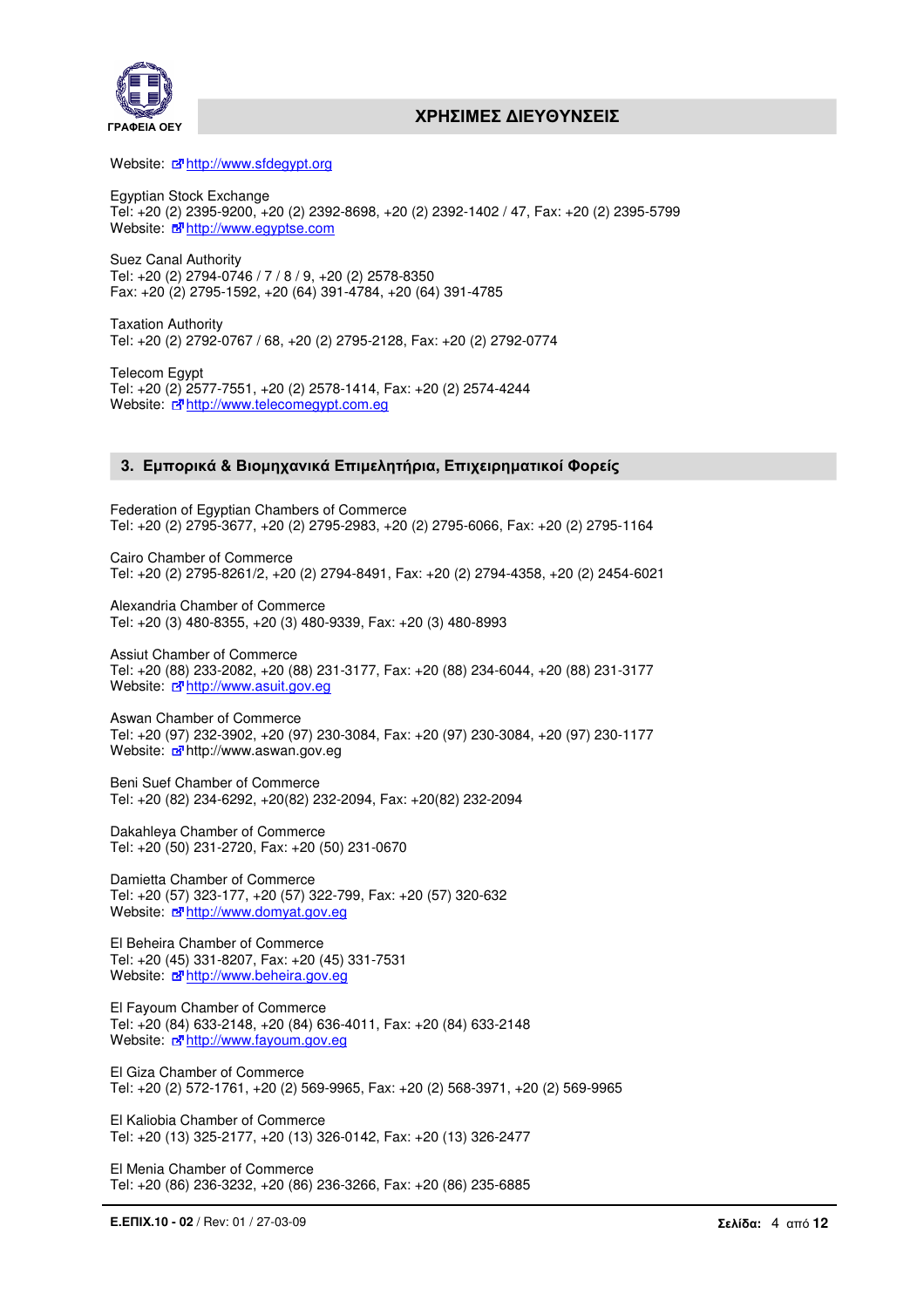

Menofia Chamber of Commerce Tel: +20 (48) 222-1511, +20 (48) 222-8889, Fax: +20 (48) 222-6611, +20 (48) 222-6128 Website:  $\vec{r}$  http://www.monofiya.gov.eg

El Wadi El Gedid Chamber of Commerce Tel: +20 (92) 792-1528, Fax: +20 (92) 792-1528

Gharbeya Chamber of Commerce Tel: +20 (40) 330-4090, +20 (40) 330-3793, Fax: +20 (40) 330-3793, +20 (40) 330-4090

Ismalia Chamber of Commerce Tel: +20 (64) 391-1663, Fax: +20 (64) 391-5974 Website:  $\vec{F}$  http://www.ismailya.gov.eg

Kafr El Sheikh Chamber of Commerce Tel: +20 (47) 323-4191, Fax: +20 (47) 323-2916 Website: n<sup>a</sup> http://www.kafrelshiekh.gov.eg

Matrouh Chamber of Commerce Tel: +20 (46) 493-5864, +20 (46) 493-6227, Fax: +20 (46) 493-5864

Port Said Chamber of Commerce Tel: +20 (66) 334-5542, +20 (66) 322-2733, Fax: +20 (66) 323-6141, +20 (66) 334-9419

Qena Chamber of Commerce Tel & Fax: +20 (96) 533-2690 Website: Mahttp://www.kena.gov.eg

Suez Chamber of Commerce Tel: +20 (62) 333-1351, +20 (62) 333-4301, Fax: +20 (62) 333-1351, +20 (62) 333-4301

Sohag Chamber of Commerce Tel: +20 (93) 232-3036, +20 (93) 231-0057, Fax: +20 (93) 232-3036, +20 (93) 231-0057

Sharkia Chamber of Commerce Tel: +20 (55) 234-9744, +20 (55) 230-2073, +20 (55) 235-6005, Fax: +20 (55) 230-2423

The Red Sea Chamber of Commerce Tel: +20 (65) 354-9298, Tel: +20 (65) 354-9298

South Sinai Chamber of Commerce Tel: +20 (69) 377-3331; +20 (69) 366-1237, Fax: +20 (69) 377-3331

North Sinai Chamber of Commerce Tel: +20 (68) 336-0327; +20 (68) 335-4827, Fax: +20 (68) 335-7834

Federation of Egyptian Industries Tel: +20 (2) 2579-6590, 579-6592, 2579-7074, 2579-7075, Fax: +20 (2) 2576-1779 Website: E www.fei.org.eg

Chamber of Building Materials Industries Tel: +20 (2) 2578-4638, +20 (2) 2576-7415, Fax: +20 (2) 2576-7304

Chamber of Cereals, Grains, & Related Products Tel: +20 (2) 2579-8901, Fax: +20 (2) 2579-8971

Chamber of Chemical Industries Tel: +20 (2) 2579-7021, Fax: +20 (2) 2575-6117

Chamber of Food Industries Tel: +20 (2) 2579-7331, +20 (2) 2576-0534, +2-012-782-5233, Fax: +20 (2) 2574-8312

Chamber of Leather Industry Tel: +20 (2) 2576-5632, Fax: +20 (2) 2576-5404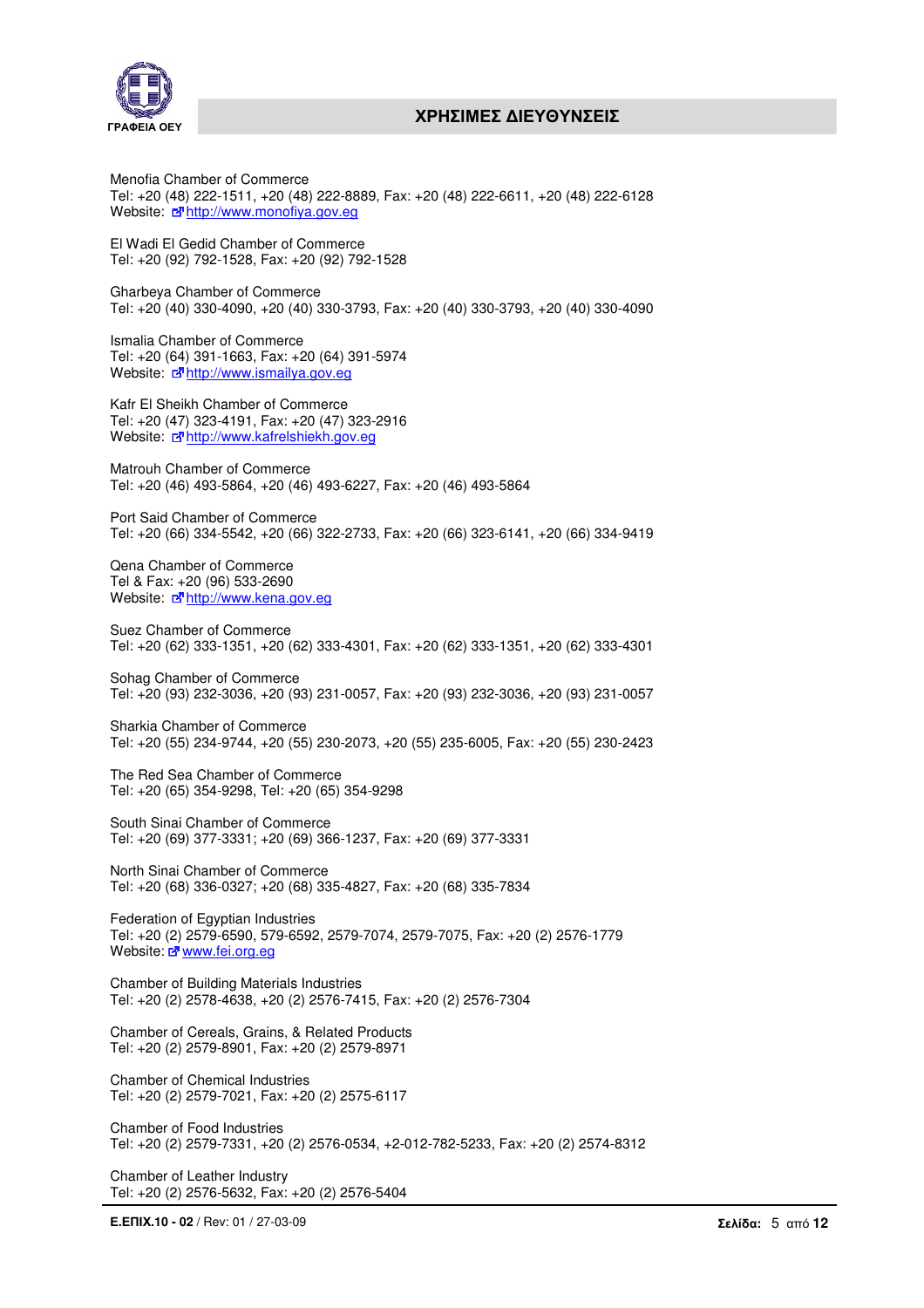

Chamber of Metallurgical Industries Tel: +20 (2) 2577-4667, +2-010-461-4106, Fax: +20 (2) 2577-4556

Chamber of Engineering Industries Tel: +20 (2) 2577-4334, +20 (2) 2577-4112, Fax: +20 (2) 2577-0889

Chamber of Petroleum & Mining Tel: +20 (2) 2392-6462, Fax: +20 (2) 2393-0098

Chamber of Printing Industries Tel: +20 (2) 2578-6709, +20 (2) 2577-8345, +20 (2) 2577-0451, Fax: +20 (2) 2577-7925

Chamber of Tanning, Leather & Fur Industries Tel: +20 (2) 2577-3915, Fax: +20 (2) 2577-9676

Chamber of Woodworking & Furniture Industries Tel: +20 (2) 2577-1778, Fax: +20 (2) 2577-0358

Chamber of Textile Industries Tel: +20 (2) 2577-4425, Fax: +20 (2) 2577-4329

Chamber of Pharmaceutical, Cosmetics & Appliances Industries Tel: +20 (2) 2393-7270, +20 (2) 2393-7260, Fax: +20 (2) 2393-7260

Alexandria Business Association (ABA) Tel: +20 (3) 484-8978, +20 (3) 484-8979, Fax: +20 (3) 487-2411, +20 (3) 487-2206 E-Mail: aba@aba.org.eg, Website: national www.aba.org.eg

Borg El Arab Investors Association Tel: +20 (3) 459-3650, Fax: +20 (3) 459-1198 E-Mail: invest.borg@yahoo.com

Egyptian Businessmen's Association (EBA) Tel: +20 (2) 2573-6030, +20 (2) 2572-3020, +2-010-538-4604, Fax: +20 (2) 2572-3855 Website: a<sup>n</sup> http://www.eba.org.eg

Egyptian Small Enterprise Development Foundation Tel: +20 (2) 3336-3980/1/2, Fax: +20 (2) 3336-3983

Sadat City Investors Association Tel: +20 (48) 260-1614, +20 (48) 260-2992, +20 (48) 260-2968, Fax: +20 (48) 260-1468

Tenth of Ramadan Investors Association Tel: +20 (15) 372-750/1/2, Fax: +20 (15) 363-413 E-Mail: ex\_manager@triaeg.com, Website: E<sup>n</sup> www.triaeg.com

# **4.** Τράπεζες

National Societe Generale Bank Phone : +20 2 27707777; +20 2 27707290; Fax : +20 2 27707799 ; +20 2 27707297 http://www.nsgb.com.eg

Arab Bank

Phone : +20 2 33094862; +20 2 33094652; Fax : +20 2 33029065; +20 2 33094664 ; http://www.arabbank.com.eg

African Export Import Bank Phone : +20 2 25780281; +20 2 25780282; Fax : +20 2 25780276; +20 2 25780277 http://www.afreximbank.com

Arab Banking Corporation Egypt Phone : +20 2 27362756; +20 2 27362684, Fax : +20 2 27363572; +20 2 27363614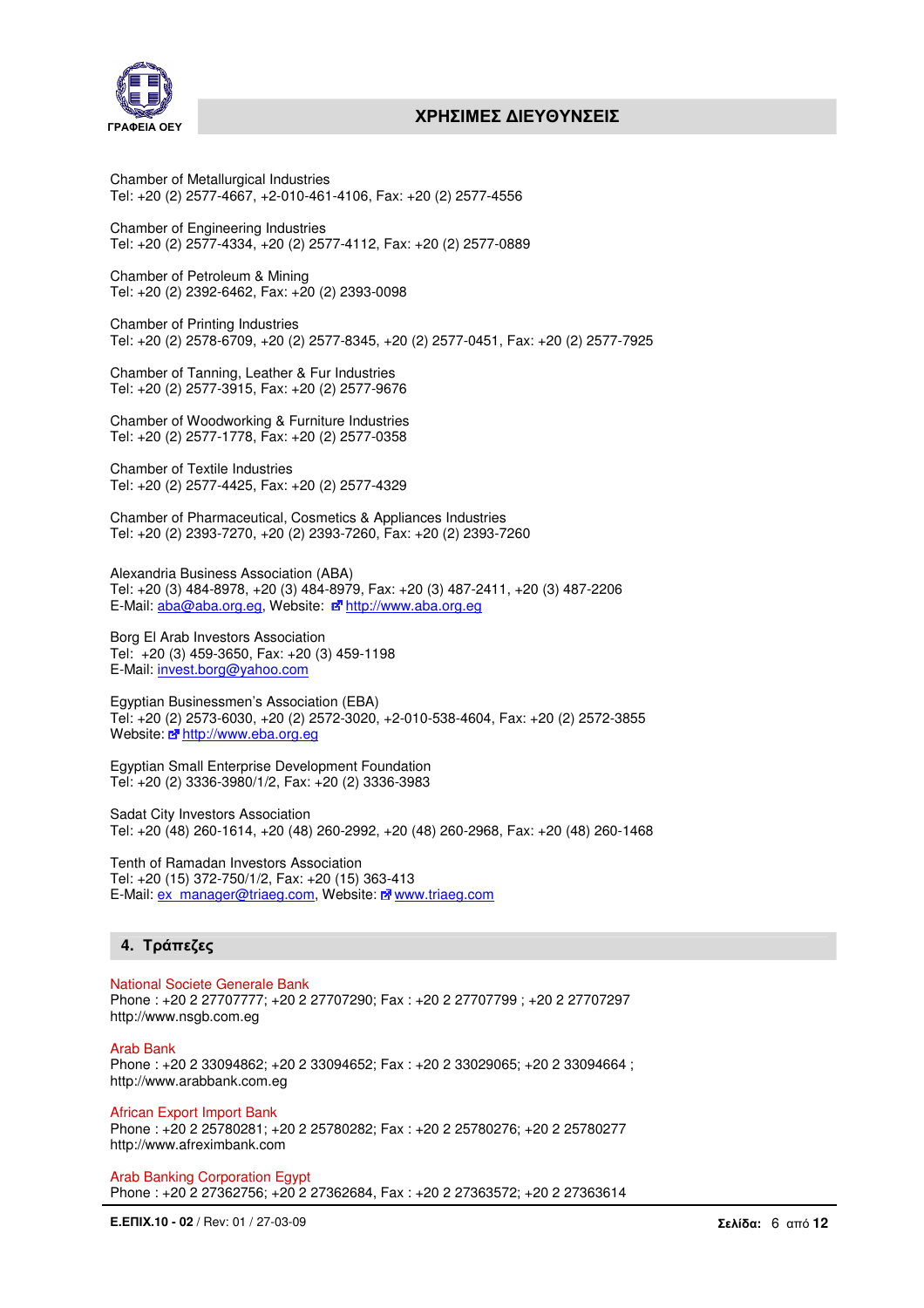



http://www.arabbanking.com.eg

#### Arab Int'l Bank Phone : +20 2 23916391; +20 2 23916492; Fax : +20 2 23916233; +20 2 23915922 http://www.aib.com.eg

Bank Audi Phone : +20 2 33362516; +20 2 33362517; Fax : +20 2 33483818; http://www.banqueaudi.com

Bank of Alexandria Phone : +20 2 23992000; +20 2 23916079; +20 2 23916796; Fax : +20 2 23921479; +20 2 23913495 http://www.alexbank.com

#### Banque Du Caire Phone : +20 2 22648401;+20 2 22646401; Fax : +20 2 22646606; +20 2 23919982 http://www.bdc.com.eg

**Banque Misr** Phone : +20 2 23977000, Fax : +20 2 27560800 http://www.banquemisr.com

## Barclays Bank Egypt

Phone : +20 2 23662600; +20 2 2366260; Fax : +20 2 23662814; +20 2 23662810 http://www.barclays.com

# **BNP Paribas Egypt**

Phone : +20 2 27957943; +20 2 27948323; Fax : +20 2 27952906; +20 2 27955316 http://www.egypt.bnpparibas.com

## Citibank N.A. Egypt

Phone : +20 2 27951873; +20 2 27951875; Fax : +20 2 27922782; +20 2 27958056 ; http://www.citibank.com/egypt http://www.citigroup.com http://www.citidirect.com

## Commercial Int'l Bank Egypt

Phone : +20 2 35703043, +20 2 37472000, Fax : +20 2 37503022 http://www.cibeg.com

# Credit Agricole Egypt

Phone : +20 2 27382661, Fax : +20 2 27380450 http://www.caegypt.com

## Egyptian Gulf Bank

Phone : +20 2 37606632; +20 2 37606467, Fax : +20 2 37606512; +20 2 37490002 http://www.egbbank.com.eg

Egyptian Housing Finance ( E.H.F.C )

Phone : +20 2 24326934; +20 2 24300690, Fax : +20 2 22047263 http://www.ehfc.com.eg

# Export of Development Bank of Egypt

Phone : +20 2 37480587; +20 2 37480579; Fax : +20 2 33385940 ; +20 2 33385938 http://www.edbebank.com

Faisal Islamic Bank of Egypt

Phone: +20 2 37621285; +20 2 37621286; Fax: +20 2 37621281; +20 2 37621290; http://www.faisalbank.com.eg

## Housing & Development Bank ( HDB )

Phone : +20 2 37492013 ; +20 2 37492014 ; +20 2 37492015 ; Fax : +20 2 37600712 , +20 2 37602969 ; http://www.hdbegy.com

#### HSBC Bank Egypt SAE Phone : +20 2 25298000

http://www.egypt.hsbc.com http://www.hsbc.com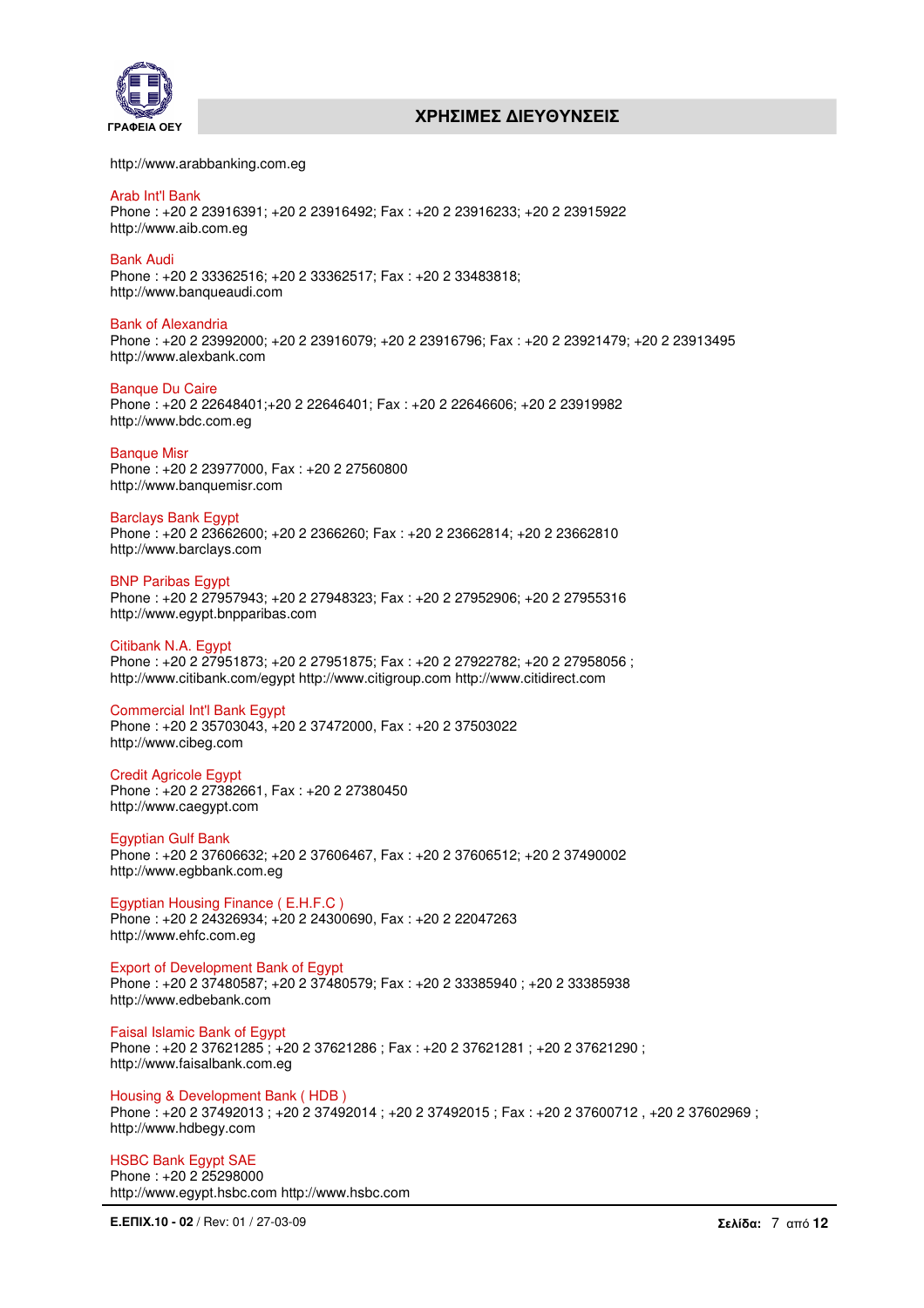

## Industrial Development & Egyptian Labor Bank of Egypt ( IDBE )

Phone : +20 2 25779188 ; +20 2 25780988 ; +20 2 25771509 ; Fax : +20 2 25790002 ; +20 2 25786580 ; http://www.idbeegypt.com

#### Mashreq Bank Egypt ( P.S.C. )

Phone : +20 2 35710417 ; +20 2 35710418 ; +20 2 35710419 ; Fax : +20 2 35710423 http://www.mashreqbank.com

#### Misr Financial Investments

Phone : +20 2 33350073 ; +20 2 33354690 ; +20 2 33354692 ; Fax : +20 2 37493374 http://www.mficsae.com

#### Misr Iran Development Bank

Phone : +20 2 35727311 ; +20 2 35683479 ; +20 2 35703460, Fax : +20 2 35701185 ; +20 2 35721168 http://www.midb.com.eg

National Bank for Development ( N.B.D ) Phone : +20 2 23930553 ; +20 2 23923245 ; +20 2 23923528 ; Fax : +20 2 23905540 ;+20 2 23905681 ;

National Bank of Egypt Phone : +20 2 25749101 ; +20 2 25747151 ; +20 2 25748905 ; Fax : +20 2 25762672 ; +20 2 25748046 ; http://www.nbe.com.eg

#### National Bank of Greece Cairo Branch

Phone : +20 2 33370751 ; +20 2 33370476 ; +20 2 33380065, Fax : +20 2 33370579 http://www.nbg.gr.com

National Investment Bank Phone : +20 2 27946197 ; +20 2 27944386 ; +20 2 27941336 ; Fax : +20 2 27957399 ; +20 2 27962004 ;

Piraeus Bank Egypt Phone : +20 2 25795634 ; +20 2 25795696 ; +20 2 25753824 ; Fax : +20 2 25795673 ; +20 2 25799862 ; +20 2 25742181 http://www.piraeusbank.com.eg

#### Societe Arabe Int'l de Banque

Phone : +20 2 37496430 ; +20 2 37499464 ; +20 2 33361484 ; Fax : +20 2 37489733 ; +20 2 33363244 ; http://www.saib.com.eg

## Suez Canal Bank

Phone: +20 2 27940460; +20 2 27942841; +20 2 27945394; Fax: +20 2 27942717; +20 2 27942526; http://www.sciegypt. com http://www.scbank.com.eg

The United Bank Phone : +20 2 27920146 ; +20 2 27920147 ; +20 2 27920148 ; Fax : +20 2 27920150 ; +20 2 27920153 http://www.theubeg.com

## **5.** ∆ιοργανωτές Εκθέσεων

General Organization for Int'l Exhibitions & Fairs (GOIEF) Tel: +20 (2) 2260-7810/1/5, Fax: +20 (2) 2260-4548/21 Website: rahttp://www.goief.gov.eg

Forum Egypt Tel.: + 202 40496 60, 736 7120, 12287 87 57, Fax: + 202 4049660 www.forumegypt.com, info@forumegypt.com)

Middle East Trade Fairs Tel.: +2 02 3335 7494 - 3761 2758, Fax: +2 02 3761 7898 e-mail: info@apexcairo.net - info@mtf-fairs.com, www.mtf-fairs.com

Grand Event Tel.: +202 25272440, +2010 5047104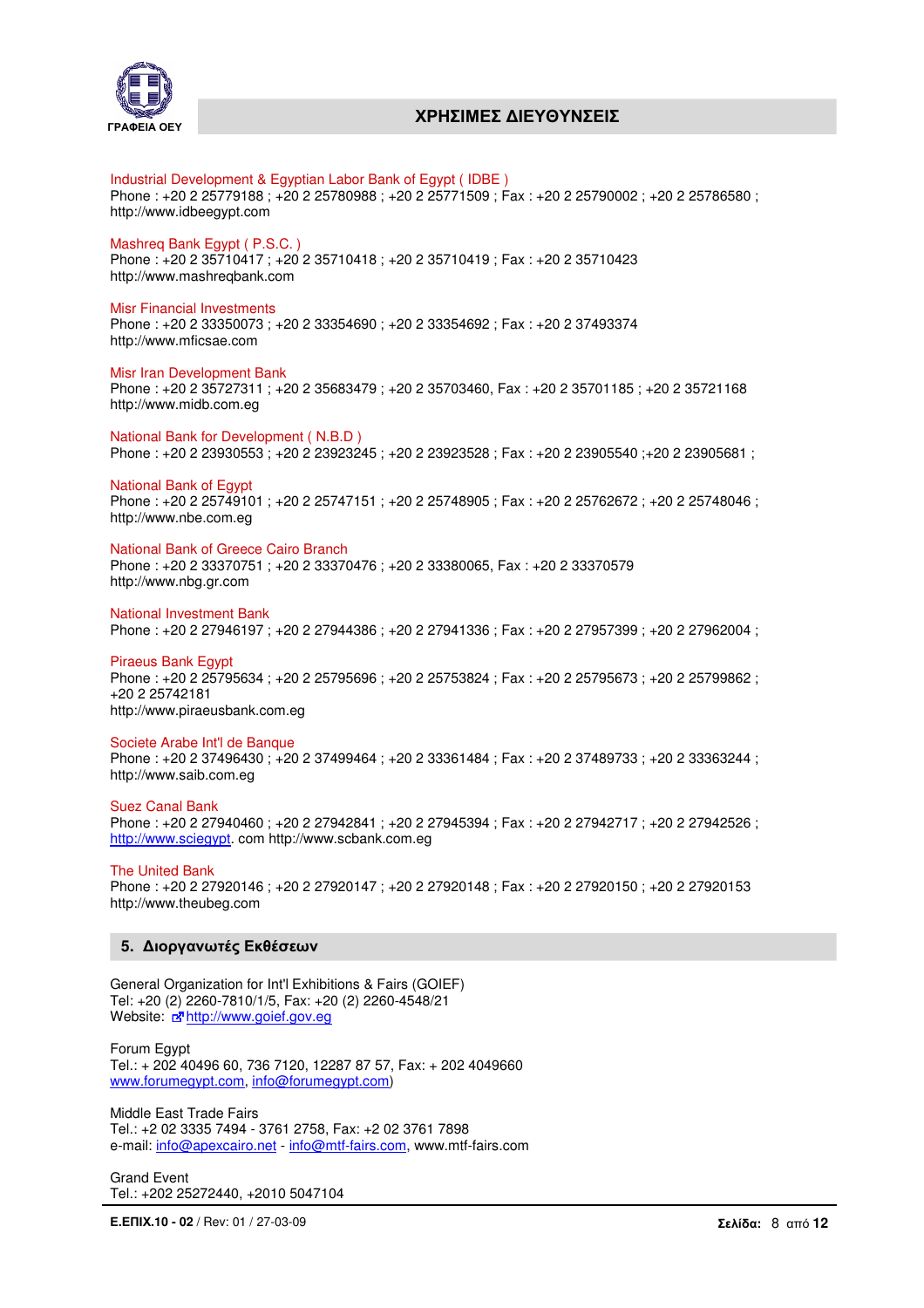

e-mail: info@grand-event.org, info@grandevent-eg.com, www.grandevent-eg.com)

Sama Marketing Business Tel.: +202 33879768, Fax: +202 33539456 e-mail: info@smbegypt.com smbegypt@gmail.com, www.smbegypt.com

Arabian Group for Development Tel.: +202 304 60 49, 305 08 98, Fax: +202 304 60 07 e-mail: info@agd-exhibitions.net, www.agd-exhibitions.net)

International Fairs Group Tel.: +202 275 38 401, Fax: +202 275 38 323, e-mail: info@acg-itf.com, www.acg-itf.com

# **6.** Ξενοδοχεία

## **Cairo Marriott Hotel**

Phone: +20(2) 2739-4670, Fax: +20(2) 2735-1108 Email: nadia.elansari@marriotthotels.com, Web: http://www.cairomarriotthotel.com

## **InterContinental Citystars Cairo**

Phone: +20(2) 4800 100, Fax: +20(2) 4800 200 Email: david.traynor@interconticitystars.com, Web:http://www.citystars.intercontinental.com

#### **Semiramis InterContinental**

Phone: +20(2)795-7171, Fax: +20(2) 796-3020 Email: hala.sabry@semiramisinterconti.com, Web: http://www.intercontinental.com/cai-semiramis

#### **Shepheard Hotel**

Phone: +20(2) 792-1000, Fax: +20(2) 792-1010 Email: info@shepheard-hotel.com, Web: http://www.shepheard-hotel.com

#### **Conrad Cairo Hotel**

Phone : +20 2 25808000, Fax : +20 2 25808080 http://www.conradcairohotels.com

#### **Grand Hyatt Hotels Cairo**

Phone : +20 2 23651234, Fax : +20 2 23621927 http://www.cairo.grand.hyatt.com

#### **Four Seasons Cairo Nile Plaza**

Phone : +20 2 27917000 , Fax : +20 2 27916900 http://www.fourseasons.com/caironp

## **Nile Hilton Hotel**

Phone : +20 2 25780666 , Fax : +20 2 25780475 http://www.hilton.co.uk/nile

#### **Sofitel Gezirah Hotel**

Phone : +20 2 27373737, Fax : +20 2 27398298 http://www.sofitel.com

## **7.** ∆ιπλωµατικές Αποστολές

Embassy of Austria in Cairo Phone: (+20) (2) 570 29 75, Fax: (+20) (2) 570 29 79 Web Site: http://www.austriaegypt.org, Email: kairo-ob@bmeia.gv.at

Embassy of Belgium in Cairo Phone: + (20) (2) 2792.59.66, + (20) (2) 2794.74.94 Γ 96, Fax: + (20) (2) 2279.43.147 Web Site: http://www.diplomatie.be/cairo, Email: cairo@diplobel.fed.be,cairo.visa@diplobel.org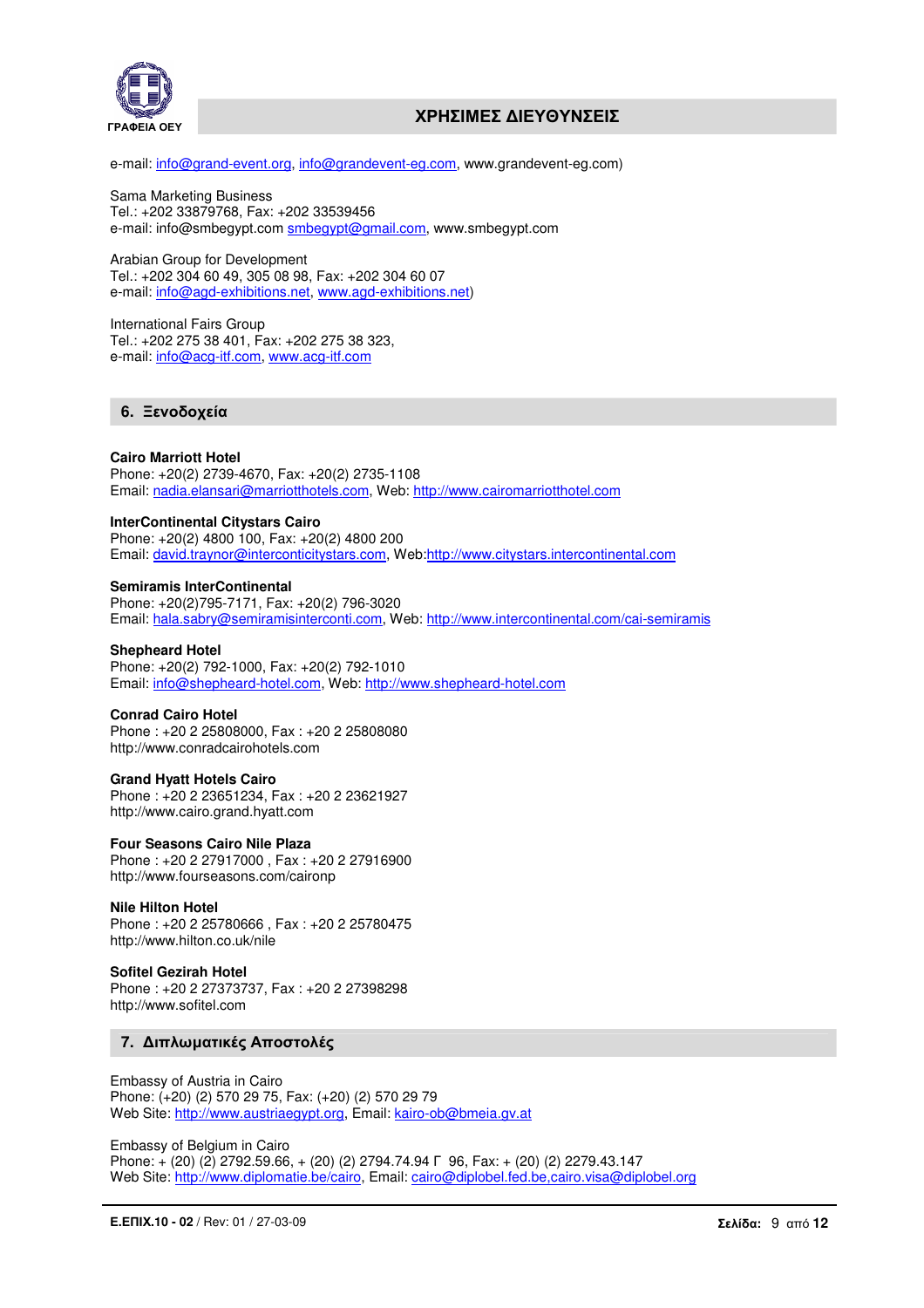

Bulgarian Embassy in Cairo Phone: 0020 2 27-363-025, Fax: 0020 2 27-363-826 Email: bulembcai@link.net

Embassy of Canada in Cairo Phone: (011 20 2) 2791-8700, Fax: (011 20 2) 2791-8860 Web Site: http://www.egypt.gc.ca, Email: cairo-cs@international.gc.ca

Embassy of the Republic of Cyprus in Cairo Phone: + 20 2 33455967, + 20 2 33455968, + 20 2 33455494, Fax: + 20 2 33455969 Email: kyproscai1@access.com.eg

Embassy of the Czech Republic in Cairo Phone: 0020/2/37485531, 0020/2/37485469, 0020/2/37485833<BR, Fax: 0020/2/37485892 Web Site: http://www.mzv.cz/cairo, Email: cairo@embassy.mzv.cz

Royal Danish Embassy in Egypt Phone: (+20 2) 2739 6500, Fax: (+20 2) 2739 6588 Web Site: http://www.ambkairo.um.dk/da, Email: caiamb@um.dk

Embassy of Finland in Egypt Phone: +20-2-736 3722, Fax: +20-2-737 1376 Web Site: http://www.finland.org.eg/, Email: sanomat.kai@formin.fi

Embassy of France in Cairo Phone: [20] (2) 3 567 32 00, Fax: [20] (2) 3 567 32 01 Web Site: http://www.ambafrance-eg.org/, Email: questions@ambafrance-eg.org

Embassy of Germany in Cairo Phone: (00202) 739-9600, Fax: (00202) 736-0530 Web Site: http://www.kairo.diplo.de/Vertretung/kairo/en/St ... , Email: germemb@tedata.net.eg

Embassy of Hungary in Cairo Phone: 2-7350659, Fax: 2-7358648

Embassy of Ireland in Egypt Phone: +202 27358264, +202 27358547, +202 27364653 , Fax: +202 27362863 Email: cairoembassy@dfa.ie

Embassy of Italy in Cairo Phone: 0020227730109, 0020227730110, Fax: 0020225770165 Web Site: http://www.ambilcairo.esteri.it, Email: ambasciata.cairo@esteri.it

Latvian Embassy in Cairo Phone: (202) 2 738 41 88, Fax: (202) 2 738 41 89 Email: embassy.egypt@mfa.gov.lv

Embassy of Malta in Cairo Phone: 0020 (2) 736 2368/9; 0020 2 735 6717, Fax: 0020 2 736 2371 Email: maltaembassy.cairo@gov.mt

Royal Netherlands Embassy in Cairo Phone: +20-2-7395500, Fax: +20-2-7365249 Web Site: http://www.hollandemb.org.eg/, Email: az-cz@hollandemb.org.eg,kai-ca@minbuza.nl

Royal Norwegian Embassy in Cairo Phone: +202 7353340, Fax: +202 7370709 Web Site: http://www.norway-egypt.org/, Email: emb.cairo@mfa.no

Embassy of Romania in Cairo Phone: (00) (20) (2) 7360107 or (00) (20) (2) 7355326, Fax: (00) (20) (2) 7360851 Email: roembegy@link.net

Embassy of Russia in Cairo Phone: +202 748-9353, 748-9354, 748-9355, 748-9356, Fax: +202 760-9074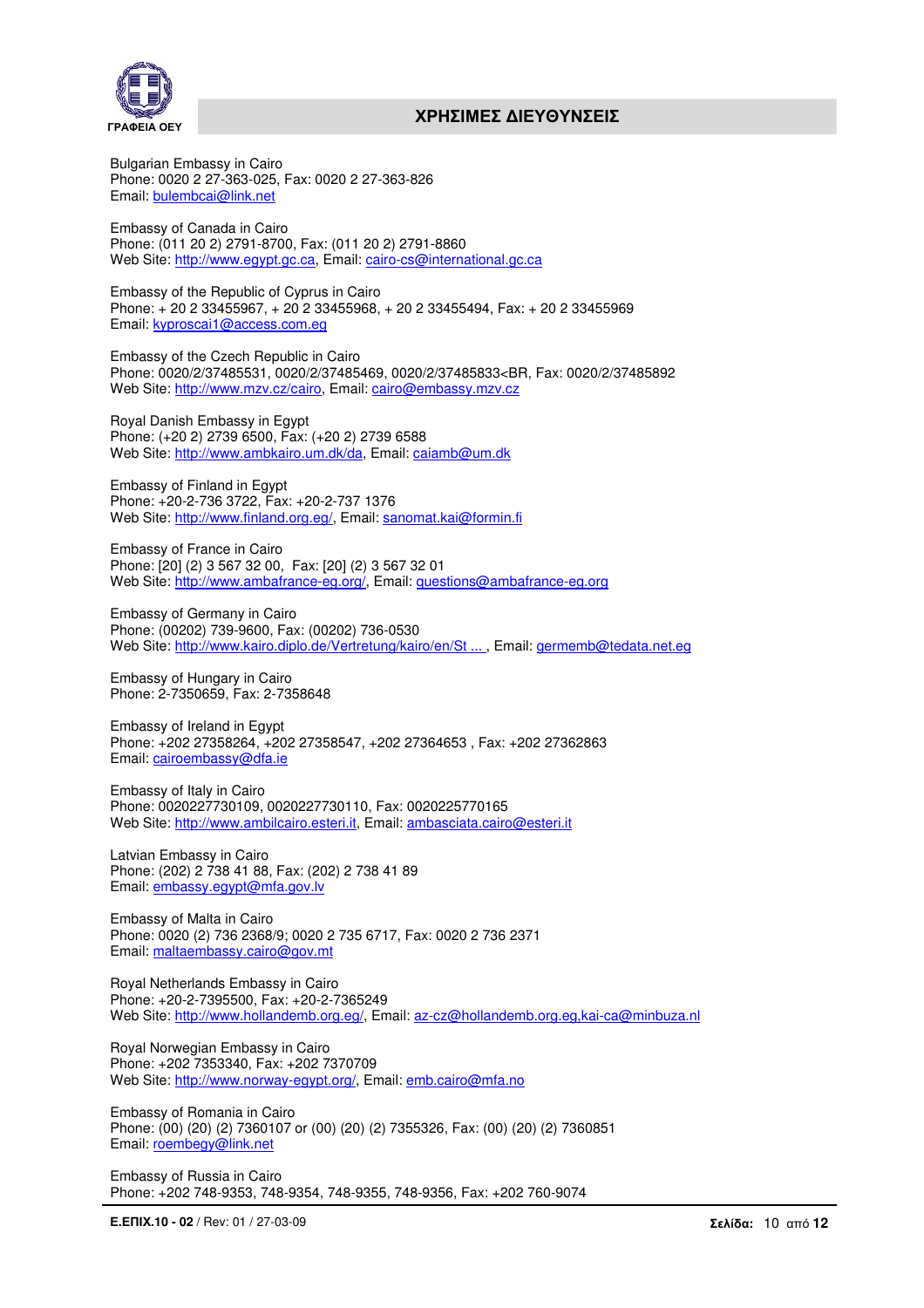

Email: ruemeg@tedata.net.eg

Embassy of Slovakia in Cairo Phone: (+20-2) 3358240/+20-2-3357544/+20-2-3376901, Fax: (+20-2) 3355810 Email: zukahira@tedata.net.eg

Embassy of Slovenia in Egypt Phone: +20-2-7491771, Fax: +20-2-7497141 Email: vka@mzz-dkp.gov.si

Embassy of Spain in Egypt Phone: +20-3-3939185, Fax: +20-3-3922226 Email: cgspalejandria@mail.mae.es

Embassy of Sweden, Cairo Phone: +20 (2) 728 9200, Fax: +20 (2) 735 4357 Email: ambassaden.kairo@foreign.ministry.se

British Embassy in Cairo, Egypt Phone: 002 02 27940852 – 8, Fax: 002 02 27940859 or 27943065 Email: info@britishembassy.org.eg

Embassy of United States in Cairo Phone: [20] [2] 797-3300 Web Site: http://egypt.usembassy.gov/, Email: consularcairo@state.gov

## **8.** ∆ιεθνείς**-**Περιφερειακοί Οργανισµοί

African Export Import Bank (AFREXIM) Tel: +20 (2) 2578-0281, +20 (2) 2578-0282, +20 (2) 2578-0286, Fax: +20 (2) 2578-0276-9 Website: E www.afreximbank.com

African Development Bank, Egypt Country Office (EGCO) Tel: +20 (2) 2516-0906, 2516-0546, Fax: +20 (2) 2516-0868 Website: a www.afdb.org

International Finance Corporation (IFC) Tel: +20 (2) 2461-9140/45/50, Fax: +20 (2) 2461-9130/60 Website: E<sup>www.ifc.org</sup>

Cairo Regional Center for International Commercial Arbitration Tel: +20 (2) 2735-1333/35/37, +20 (2) 737-3691/93, Fax: +20 (2) 2735-1336 E-mail: info@N0SPAM.crcica.org.eg Website:  $\mathbb{E}$  http://www.crcica.org.eg

Commission of the European Communities Delegation in Egypt Tel: +20 (2) 3749-4680, Fax: +20 (2) 3749-5363 E-mail: delegation-egypt@cec.eu.int, Website: E http://www.eu-delegation.org.eg

United Nations Development Program (UNDP) Tel: +20 (2) 2578-4840/1/2/3/4/5/6, Fax: +20 (2) 2578-4847 Website: a http://www.undp.org.eg

World Bank, Egypt Country Office Tel: +20 (2) 2574-1670, Fax: +20 (2) 2574-1671 E-mail: ewahby@worldbank.org

European Investment Bank, Cairo Regional Office Tel: +20 (2) 3333-3250, Fax: +20 (2) 3336-6584 E-mail: Cairo@eib.org